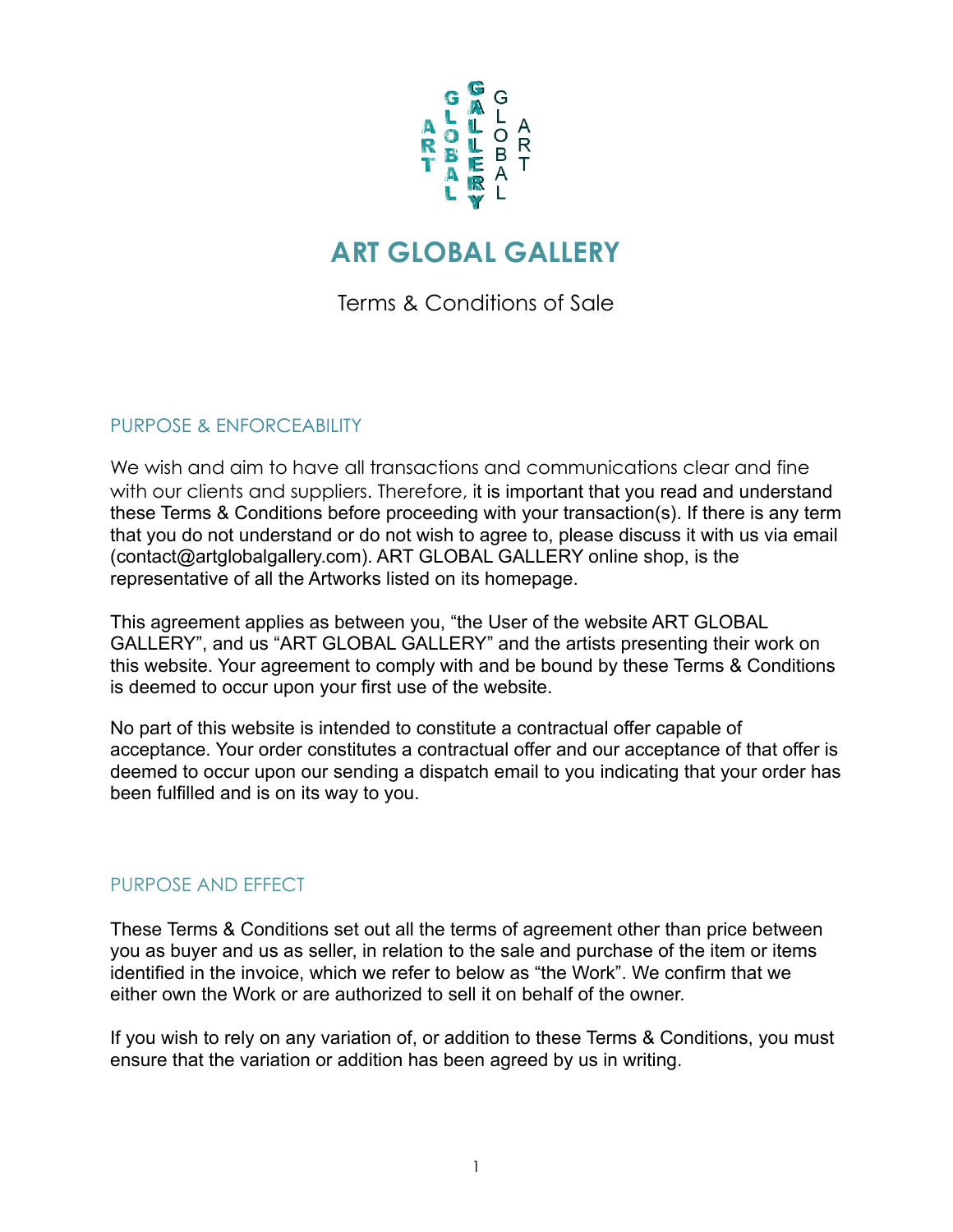# **ACCEPTANCE**

The unconditional acceptance of the entire general conditions of sale is mandatory to conclude the sale agreement, by both the Seller and the Buyer. The acceptance is confirmed by a box that needs to be checked on the Artwork order form.

# STATEMENT ABOUT THE WORK

With respect to the artists we represent all statements we make regarding the authenticity, attribution, description, date, age, provenance, title or condition of the Work constitute our judgment and opinion and are supported by a certificate of authenticity from the artist.

In the case of private collections, all statements we make about the authenticity, attribution, description, date, age, provenance, title or condition of the Work constitute our judgment and opinion only and are not guaranteed by us. However, before we accept a work for sale, we request papers and/or certificates endorsing the work or an affidavit from its owner as to its authenticity. If the work is purchased, these documents will be sent as part of the lot and a copy remains in our files. We do not accept any liability as a result of changes in expert opinion that may occur after the sale.

If requested in advance, we will explain the conditions of the Work at the time of sale and provide any information in our possession on the conditions you may reasonably request to make the purchase. We shall not be liable for any further deterioration of the Work, on whatever occasion, after the sale.

#### **ORDER**

The Artworks offered for sale on the Seller's website are subject to their availability. Each of the Artwork offered comes with a short explanation sheet containing information about its substrate, its dimensions, its weight and type.

To order an Artwork, the Buyer must select the Artwork of his/her choice, place it in his/ her cart and provide the necessary personal information to place the order (or identify him/herself, if he/she has a User account). Before validating the order, the Buyer must check the information appearing on the order summary, and he/she can correct any potential mistakes in the items inserted.

The Buyer will not be charged for the payment before his/her purchase offer has been validated, which is done within 48 hours by ART GLOBAL GALLERY, in order to ensure the Artwork's availability from the Seller.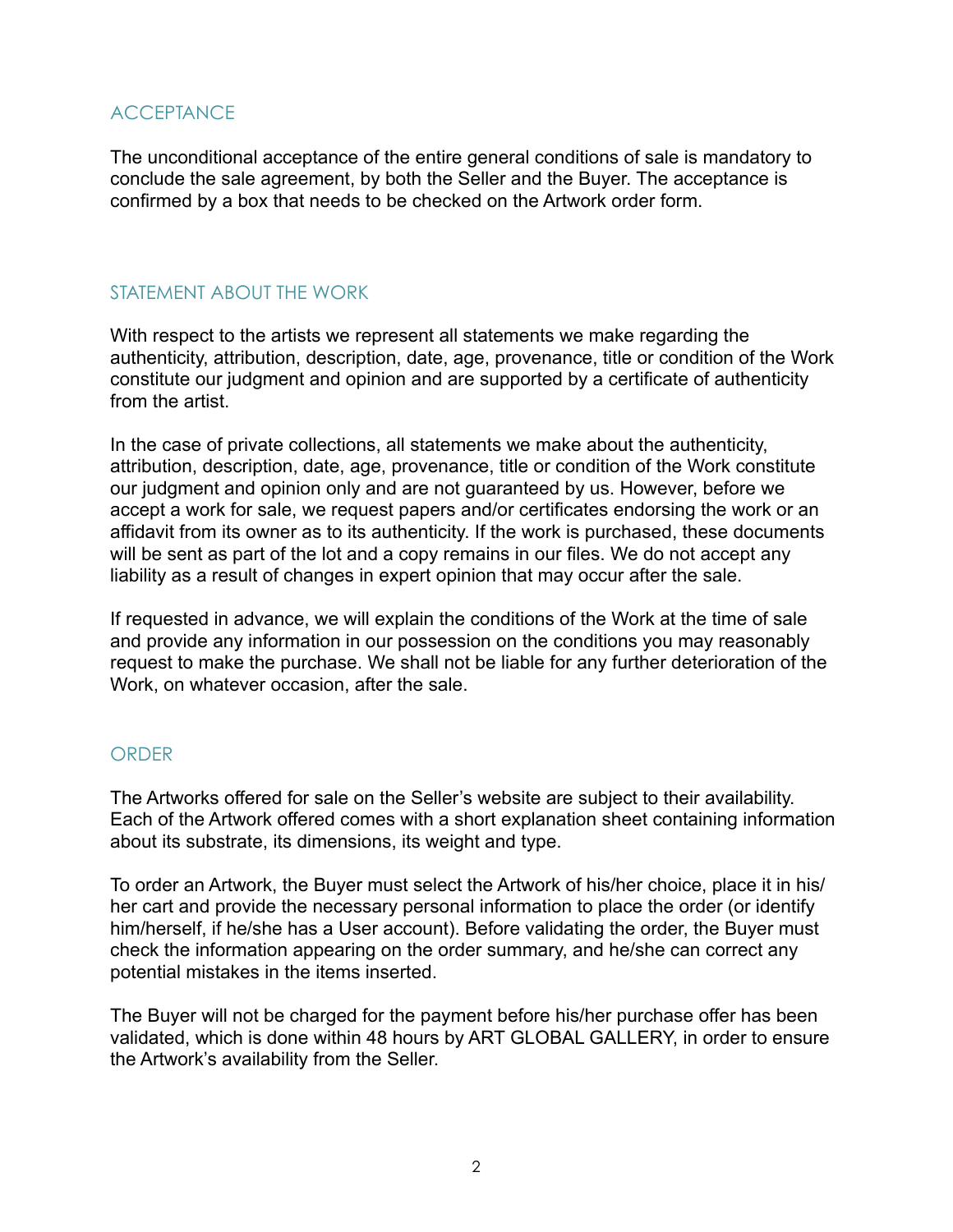If the Artwork is no longer available, an email informing the Buyer will be sent within 48 hours, cancelling the order and offering him/her other similar and available options.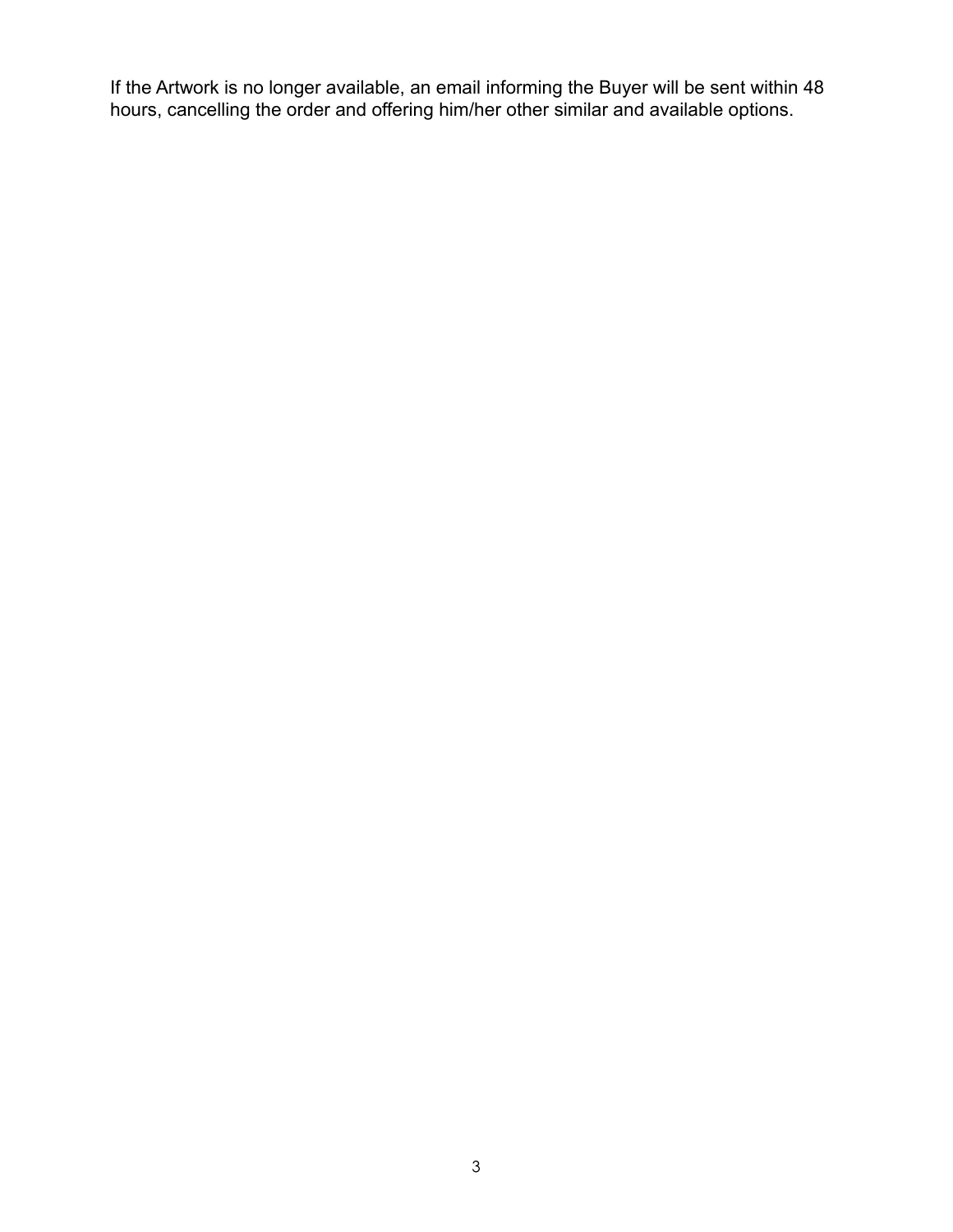#### SALES PRICES AND TERMS OF PAYMENT

The Artworks sale price is listed on the Site in the currency set by ART GLOBAL GALLERY and includes all taxes, delivery and packaging fees.

The Artworks sale price includes packaging fees and taxes of the "Work´s" country of origin. It excludes delivery costs and taxes from the buyers country.

The payment of the artwork price by the Buyer to the Seller is made via the payment services available from ART GLOBAL GALLERY: credit/debit card or bank transfer (which terms of use available at: [www.artglobalgallery.com\)](http://www.artglobalgallery.com).

Transfer of ownership happens as soon as the full price has been paid by the Buyer. Failure to pay the full price automatically cancels the sale, and the artwork is put back for sale on ART GLOBAL GALLERY's website.

#### DELIVERY OF THE ARTWORKS

The delivery of the Artworks is made to the address provided on the order summary form, during the business hours and according to the procedures laid down by the carrier chosen upon ordering.

Obligations regarding the delivery of the order, meaning respecting the given schedules, the quality of the packaging for the artwork, as well as the conformity of the later are the sole responsibility of the Seller, ART GLOBAL GALLERY's shall in no case be held liable for failure to comply by the Seller, who is entitled to lodge a complaint against the delivery service provider.

The Buyer must, as soon as he receives the order, check the condition of the artwork, and mention any doubt/complaint/reservation immediately and in writing, at the latest within 48 hours, to ART GLOBAL GALLERY, who will in turn inform it to the Seller.

#### PASSING OF OWNERSHIP

Full legal title to the Work will not pass to you until we have received in full in cleared funds all sums due in respect of the Work.

If you have possession of the Work before full payment has been made, you must:

• Keep possession of it, not sell it or hand it over to any other person or dispose of any interest in it.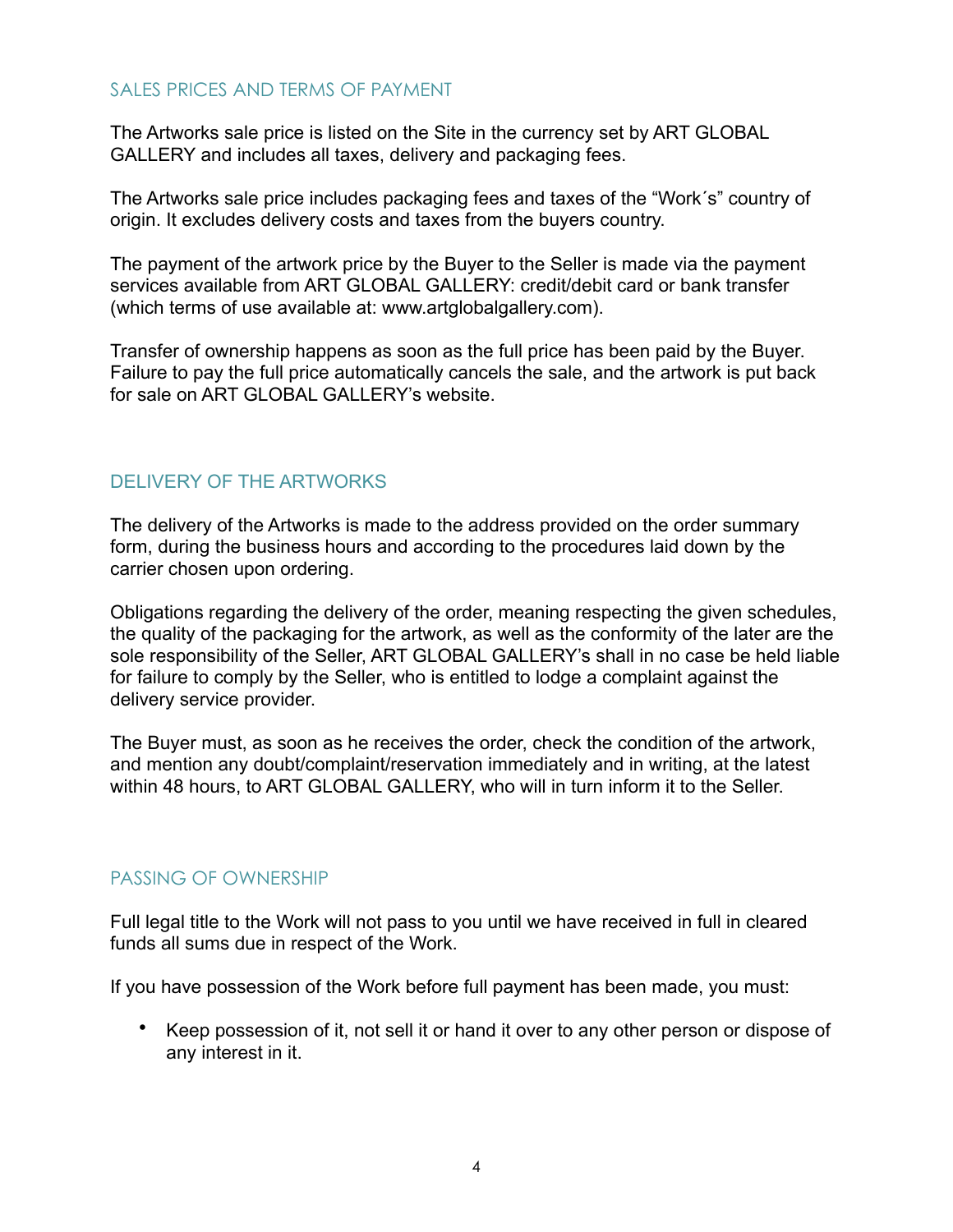- In the case of a Work consisting of more than one item, keep those items together.
- Keep any identifying marks showing that we own the Work clearly displayed.
- Store the Work on your premises and at no cost to us, separately from other property.
- At our request, and after we have given you reasonable notice, allow us or a third party acting on our behalf to have access to the Work in order to inspect it.
- Preserve the Work in the same state as it was on delivery and in particular, not restore, repair, clean or reframe it without our written consent.

# EXPORT

If Goods are being ordered from outside the country of the artworks country of origin, import duties and taxes may be incurred once your Goods reach their destination. ART GLOBAL GALLERY or the artists are not responsible for these charges and we undertake to make no calculations or estimates in this regard. If you are buying internationally, you are advised to contact your local customs authorities for further details on costs and procedures.

As the purchaser of the Goods, you will also be the importer of record and as such should ensure that your purchase is in full compliance with the laws of the country into which the Goods are being imported. Please be aware that Goods may be inspected on arrival at port for customs purposes and ART GLOBAL GALLERY or the Artists cannot guarantee that the packaging of your Goods will be free of signs of tampering.

You will be responsible for paying any taxes such as import tax, duty, merchandise, sales or user tax that have to be paid in the country of destination whether on shipment or on import or at any other time.

Unless otherwise agreed in writing, the sale of the Work is not dependent on either us or you obtaining an export license and failure or delay in obtaining a license will not constitute a basis to cancel a purchase or delay payment for it.

# BREACH BY THE BUYER

If you fail to pay the purchase price in full (or if we agree with you payment by set installments and you fail to pay any one or more installment) by the due date, or if prior to you paying the purchase price in full you fail to comply with the obligations set out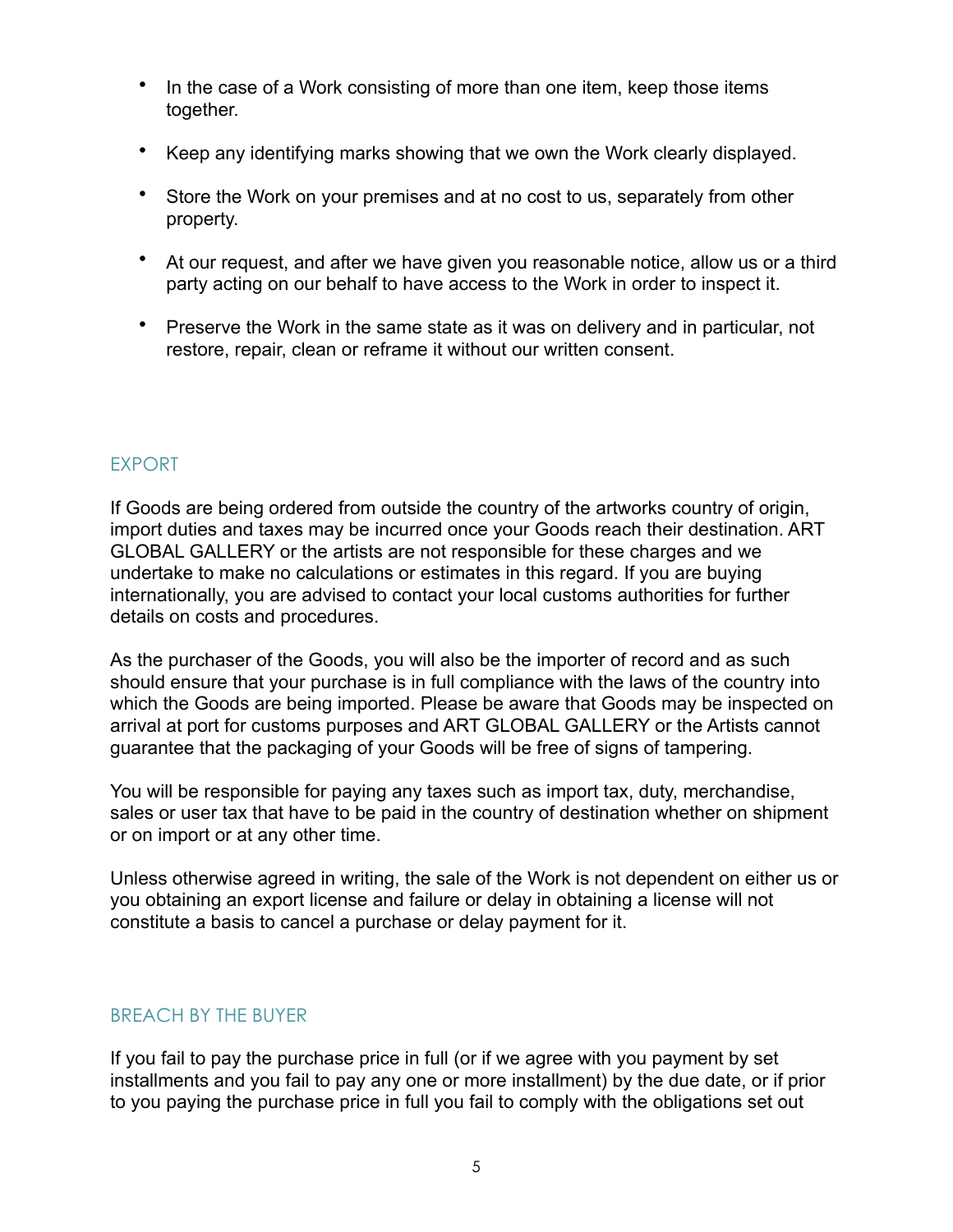above, or otherwise do or fail to do anything which may in any way imperil our ownership of the Work or the Work itself, we are entitled (without prejudice to our other rights and remedies at law) to either:

- Terminate the contract for sale, repossess the Work and claim damages for any loss we have suffered; or
- At our election, treat the sale as cancelled, and repossess the Work, in which case (and only in which case) we shall following the safe return of the Work, refund to you any part of the purchase price you have paid, after deduction of any sums due to us including but not limited to costs of recovery and restoration of the Work.

We shall also have the right to repossess the Work and cancel the sale if before you make full payment of the purchase price to us, proceedings occur in Switzerland or in the Artworks country of origin, or elsewhere involving your solvency (including but not limited to the presentation of a bankruptcy petition or winding-up petition).

If such is the case, we will notify you of the exercise of our right to repossession, and you will within seven days of such notice, return the Work to our premises at your cost and risk, or tell us where the Work is kept and allow us to enter the premises where the Work is (separately) kept and take the Work away at your cost (it is being understood that where the Work consists of more than one item, our rights of repossession extend to all such items).

## RIGHT OF WITHDRAWAL

The Buyer has a period of 7 days guarantee upon receiving the Artwork to use his/her right of withdrawal with the Seller and return the artwork. The Buyer may use his/her right of withdrawal with ART GLOBAL GALLERY through sending an email to the following address contact@artglobalgallery.com explaining the reason for such decision.

If the reason is acceptable and the artwork is not damaged at all, ART GLOBAL GALLERY will then be responsible for handling the cancellation from the Buyer and shall process the refund within 7 days following the date on which ART GLOBAL GALLERY has been informed by the Seller of the reception and condition of the Artwork.

It is the Buyer´s responsibility to pay for the return shipping and handling costs (including taxes, custom fees and whatever cost shall arise) of the Artwork to the Seller. The refund applies to the price of the artwork paid by the Buyer minus the shipping and handling costs (including taxes, custom fees and whatever costs arose) originated from the first envoy.

The returned artworks that are damaged or dirtied by the Buyer shall not be accepted, nor refunded; ART GLOBAL GALLERY reserves the right to decide at its sole discretion.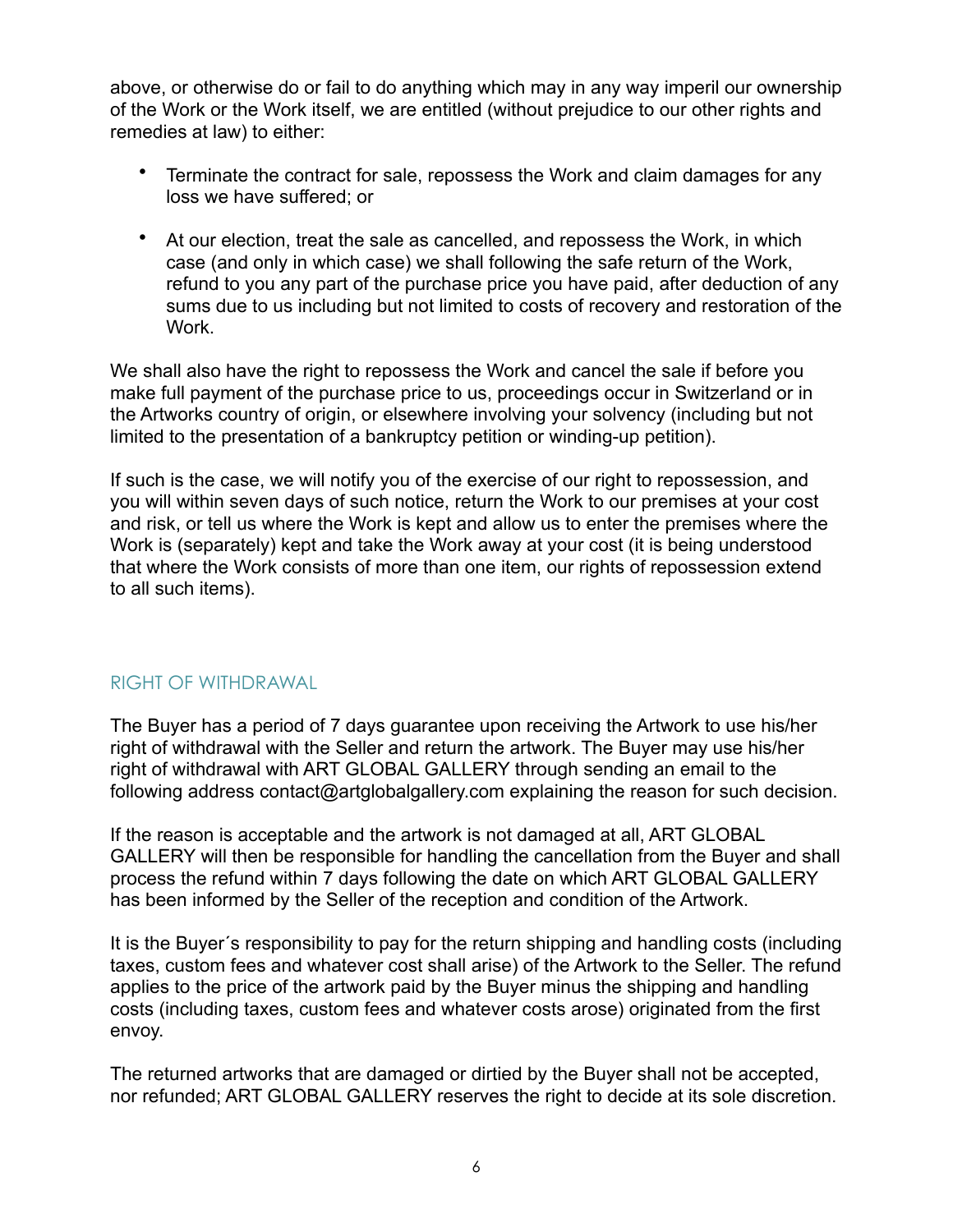Any refund will be made once the artist or ART GLOBAL GALLERY has received the returned artwork in good condition and without legal conditions of any kind.

## INTELLECTUAL PROPERTY

The Seller guarantees that he/she is the author of the ceded Artwork and that the later does not violate any laws, regulations and standards in force, or affects the rights of third parties.

He/she commits to protect ART GLOBAL GALLERY and the Buyer in case of any action brought by a third party about the ceded artwork, as part of the warranty of quiet possession.

Upon the sale, the Seller assigns to the Buyer the material substrate of the artwork (the artwork itself) and its representation rights on the artwork.

The Seller (the Artist) retains at all times his/her moral right on the artwork and as well the rights regarding its reproduction. If at any future moment the Buyer wishes to reproduce the artwork he/she must have written permission from the author and if necessary pay the agreed premiums.

# DATA PROTECTION

ART GLOBAL GALLERY gathers and retains the Buyer and the Seller's personal data to ensure proper execution of these terms. The User has a right of access, modification, correction and deletion of his/her personal data processed via the Site, and the right to object to the communication of such data to third parties on justified grounds by sending a request to the following address: [contact@artglobalgallery.com](mailto:contact@artglobalgallery.com).

ART GLOBAL GALLERY reserves the right to retain certain data in order to justify, when necessary, the perfect execution of their contractual or legal obligations. The stored data will be limited to what is strictly necessary for the operation of the service.

ART GLOBAL GALLERY is committed to take all necessary measures to best protect the confidentiality of the information provided by the Seller and the Buyer.

LAW AND JURISTICTION